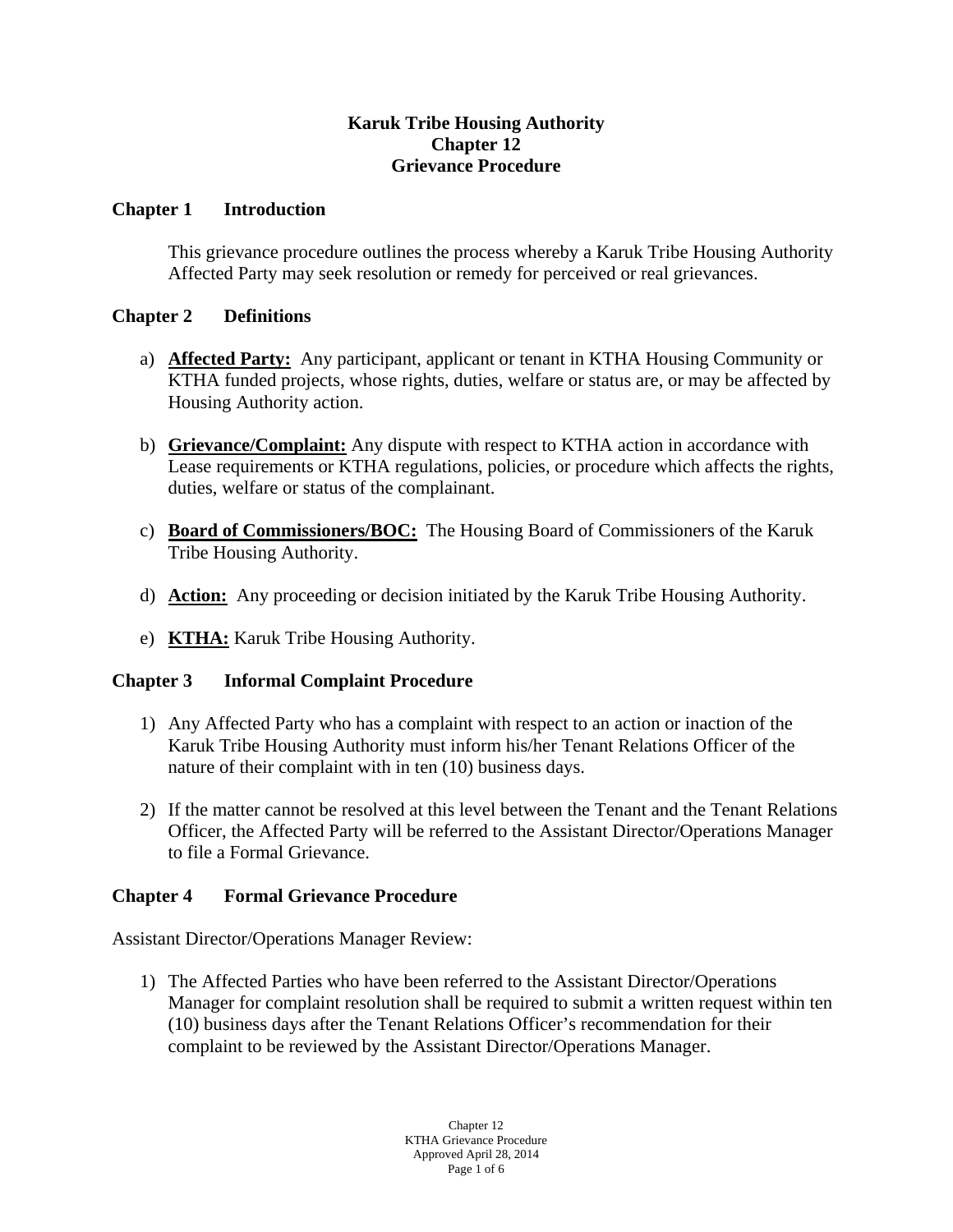- 2) The Affected Parties written statement shall be considered a grievance and shall include any pertinent information relating to the nature of their complaint.
- 3) The Assistant Director/Operations Manager shall review the grievance and provide all parties with a written recommendation based on Karuk Tribe Housing Authority Policy, regulation or Tribal Law within ten (10) business days of the complaint receipt.
	- a) If the Affected Party does not agree with the recommendation, they will be referred to submit the complaint to the Executive Director within ten (10) business days of the Assistant Director/Operations Manager's decision.

Executive Director Review:

- 1) Affected Parties who have been referred to the Executive Director for complaint resolution shall be required to submit a written request within ten (10) business days after the Assistant Director/Operations Manager's recommendation for their complaint to be reviewed by the Executive Director.
- 2) The Affected Parties written statement shall be considered a grievance and shall include any pertinent information relating to the nature of their complaint.
- 3) The Executive Director shall review the grievance and provide all parties with a written recommendation based on Karuk Tribe Housing Authority Policy, regulation or Tribal Law within ten (10) business days of the complaint receipt.
	- a) If the Affected Party does not agree with the recommendation, they will be referred to submit the complaint to the Board of Commissioners for a Hearing within ten (10) business days of the Executive Director's decision.

Housing Board of Commissioners Hearing:

1) Affected Parties who have been referred to the Board of Commissioners for complaint resolution shall be required to submit a written request within ten (10) business days after the date of Executive Director's decision for their complaint to be reviewed by Hearing.

# **Chapter 5 Karuk Tribe Housing Authority Commission Hearing**

#### **I. Overview**

The Karuk Tribe Housing Authority Board of Commissioners sits as the Hearing Panel for all Grievance matters.

> a) The Chairperson of the Housing Board of Commissioners shall preside over the hearing and shall make the final determination as to questions of rules and procedure. The Board Chairperson may consult other Commissioners or legal counsel in making interpretations of these rules. The hearing shall be conducted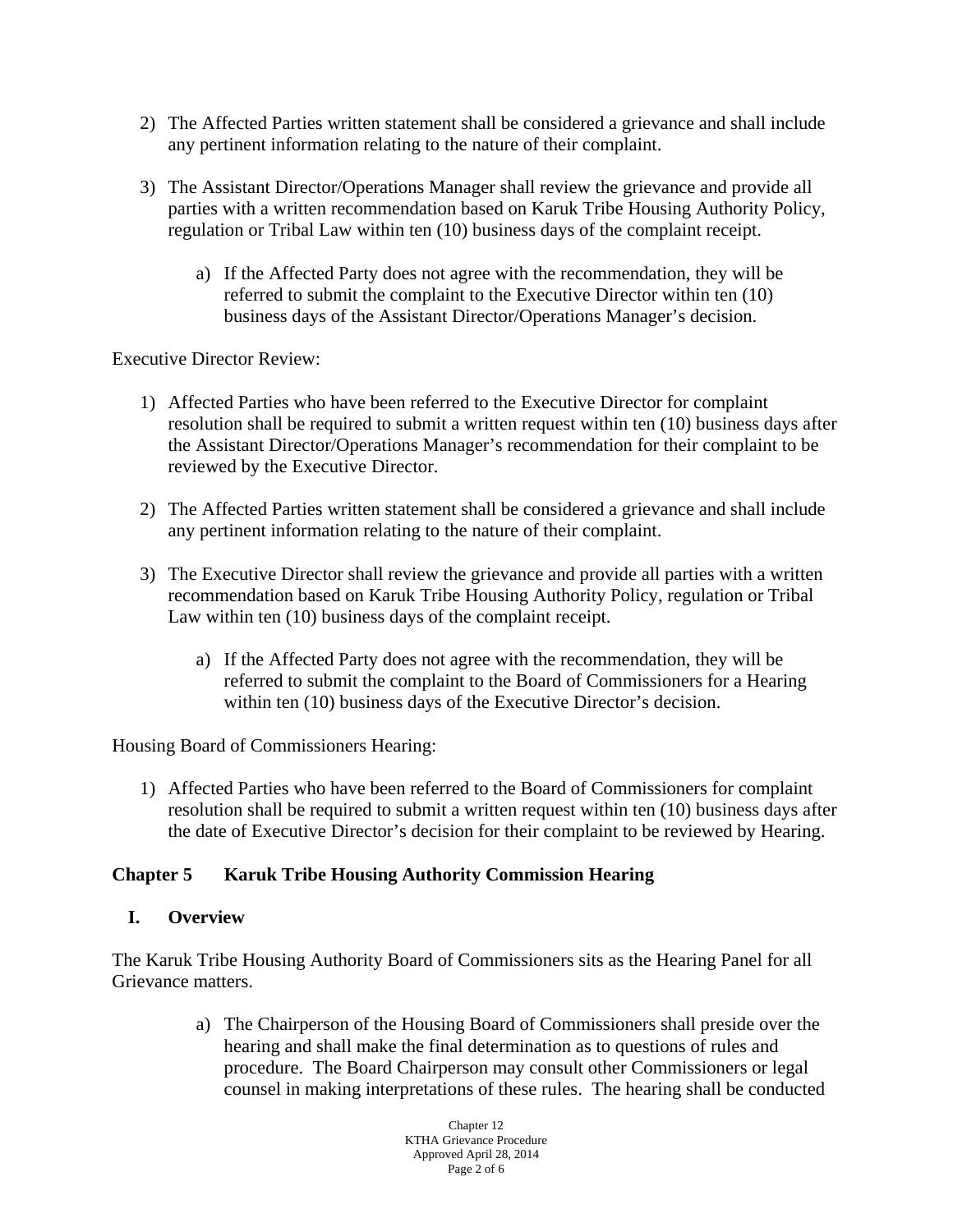informally and any evidence may be received by the Chairperson without regard to whether that evidence would be admissible under formal judicial rules of evidence employed in court proceedings.

- b) Commissioners shall treat respectfully all parties appearing before them in a grievance.
- c) Commissioners shall disqualify themselves from any decision or voting on any issue directly related to their immediate family or co-habitant.
- d) All matters discussed and involved in the hearing shall be treated as confidential. Commissioners shall not talk about any information outside the hearing.

No exception shall be made for any of the hearing requirements unless specifically requested by the Affected Party and granted by majority vote of the Board of Commissioners. Any request for an exception shall be made in writing and shall be justified.

# **II. Hearing**

- a) All aspects of the hearing should be confined to the specific action before the Commission, its supporting material and the written and/or verbal statements of all parties. The Chairperson of the Commission shall use their authority to ensure that this is strictly complied with by keeping order and limiting discussion to the aforementioned topics.
- b) If the Chairperson of the Commission determines at any time that any party is not acting in a civil or respectful manner, they may take any or all of the following actions, 1) call for order and verbally reprimand the offending Party, 2) call a short recess to allow the offending Party to compose themselves, 3) call for a conclusion or postponement of the hearing.
- c) If the Affected party has not appeared by one half hour after the scheduled hearing time, he/she shall be deemed to have waived their right to a hearing and the Commission will uphold the original decision by default. Alternatively, the Commission may, at its sole discretion, make a determination to postpone the hearing for a period not to exceed five (5) business days.

# **III. Procedure**

- a) General Hearing
	- 1) The Commission should read and review the relevant documents from the Housing Authority's file (as determined by the Executive Director and/or designated Authority Staff Member) before the hearing commences or oral testimony is given. If this is a personnel matter, neither the Affected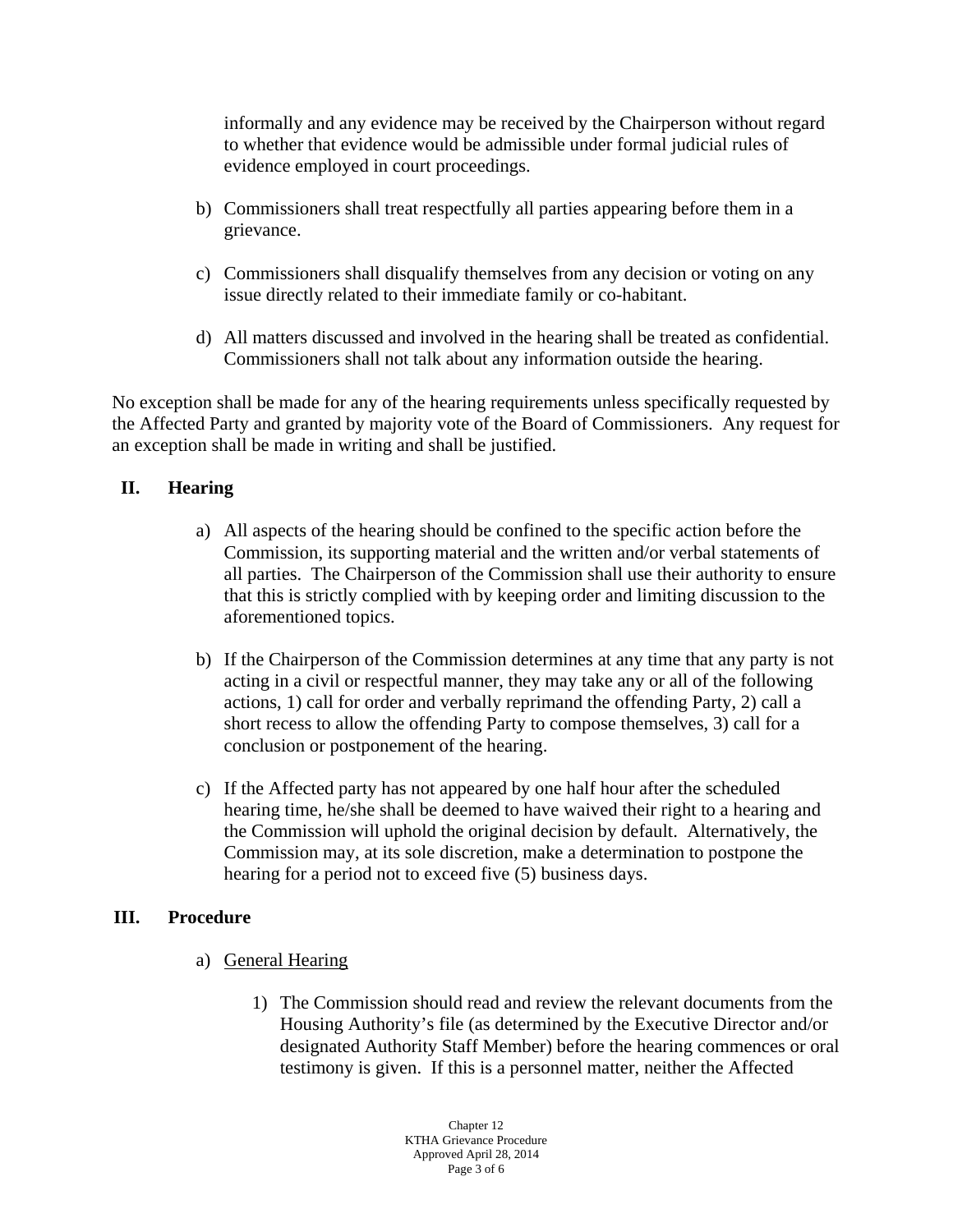Party, nor the Housing Authority Executive Director or Personnel Officer should be present during this review.

- 2) Additional written evidence may be submitted before or during any of the phases of the hearing provided it is relevant and relates to the action at hand. The party submitting such evidence shall provide sufficient copies for each Commissioner.
- 3) Each side shall have up to one hour to make its presentation. Parties may take less than one hour, but any time not used during the initial presentation shall be deemed as waived.
- 4) A maximum of two (2) witnesses are allowed per Party.
- b) Housing Authority Presents its Reasons For Action
	- 1) Executive Director or designated Housing Authority Staff members presents written and/or oral statement of reasons for action and/or relevant findings from any investigation that may have been conducted in the matter.
	- 2) Commission may ask clarification questions regarding any information presented by Executive Director or designated Authority Staff member.
	- 3) Executive Director or designated Authority Staff member may present the Authority's witnesses in person (if any) and have the witnesses make their statements to the Commission. As each witness gives their statement the Commission shall decide if Affected Party may cross-examine the witness if they so wish. The Commission may ask the witness(es) relevant questions regarding the statement presented.
- c) Affected Party Presents its Reasons for Action
	- 1) Affected Party may present written and/or oral statements on relevant information or findings directly related to the grievance or action.
	- 2) Commission may ask clarification questions regarding any information presented by Affected Party.
	- 3) Affected Party may present witnesses in person and have the witnesses make their statements to the Commission. The Commission may ask the witness(s) relevant questions regarding the statement presented.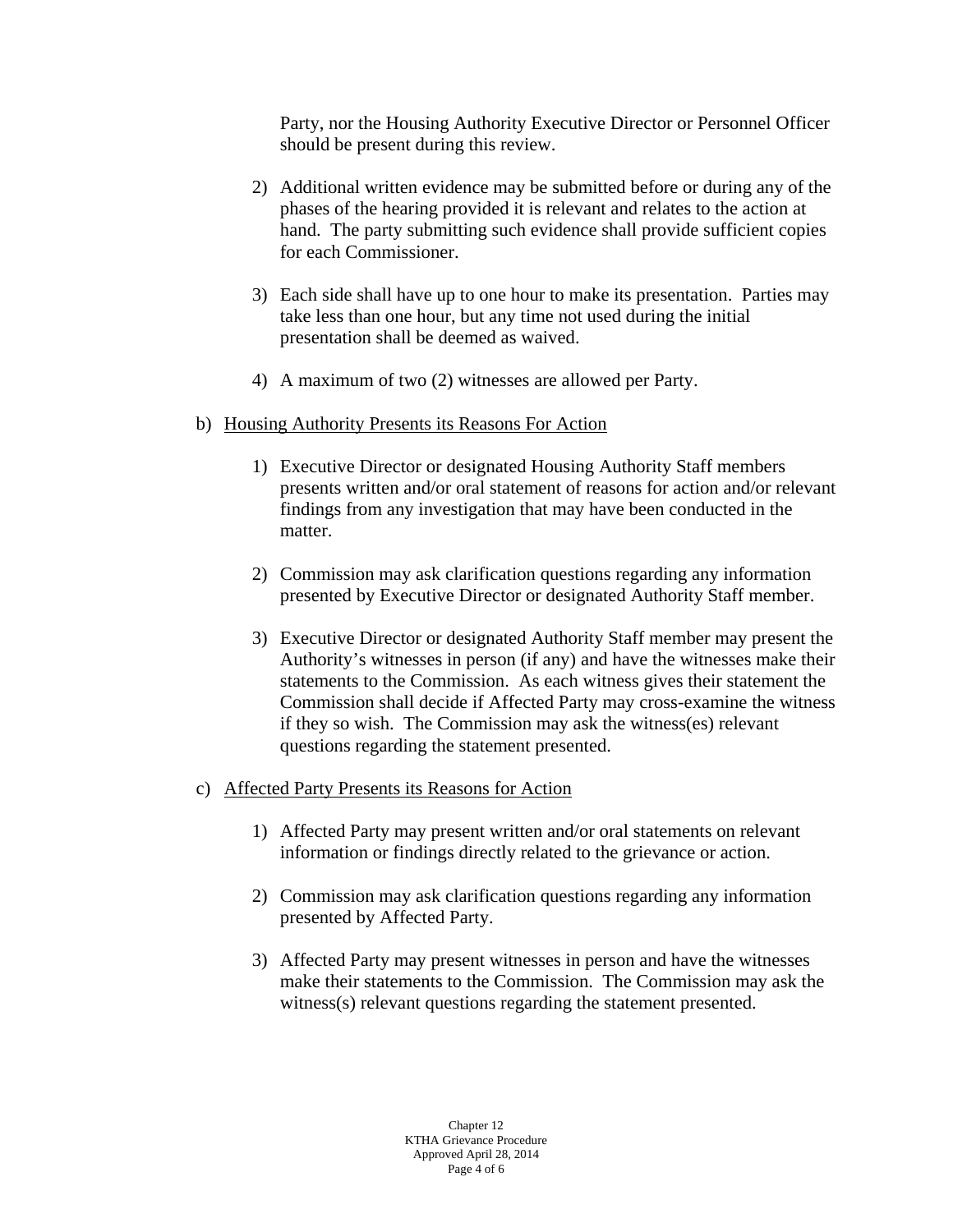#### d) Rebuttal

- 1) Aggrieved shall be given a maximum of 15 minutes to rebut any aspect of the Authority's presentation. Chairperson of the panel shall keep the time and end the rebuttal when time is up.
- 2) The Housing Authority shall be given a maximum of 15 minutes to rebut any aspect of the Aggrieved 's presentation. Chairperson of the panel shall keep the time and end the rebuttal when time is up.
- e) Conclusion
	- 1) Aggrieved and all witnesses are excused to leave and the hearing is concluded.

### **IV. Prohibition against Harassment**

Affected Parties dissatisfied with decisions made regarding their determination of eligibility, level of assistance, or other issues are prohibited from intimidating or harassing employees or Commissioners during or outside regular business hours. All grievances are to be resolved according to the process outlined in this policy.

Any Affected Party who is determined to have harassed or intimidated employee(s) or Commissioners will be sanctioned penalties up to and including permanent ineligibility to receive housing assistance of any nature.

Housing Authority staff and Commissioners dissatisfied with the decisions made are prohibited from intimidating or harassing Affected Parties during or outside regular business hours.

Any Housing Authority staff or Commissioner who is determine to have harassed or intimidated Affected Parties will be sanctioned penalties up to and including termination, removal from the Board of Comissioners, or permanent ineligibility to receive housing assistance of any nature.

#### Harassment is defined as:

Disruptive Behavior: An act or communication that disturbs, interferes with or prevents normal work functions or activities. Disruptive behavior includes yelling, using profanity, waving of arms or fists, or verbally abusing others; making inappropriate demands for time and attention; making unreasonable demands for action.

Intimidation: An act towards another person, the purpose of which is to coerce, and the result of which could reasonably cause the other person to fear for his/her safety or the safety of others.

> Chapter 12 KTHA Grievance Procedure Approved April 28, 2014 Page 5 of 6